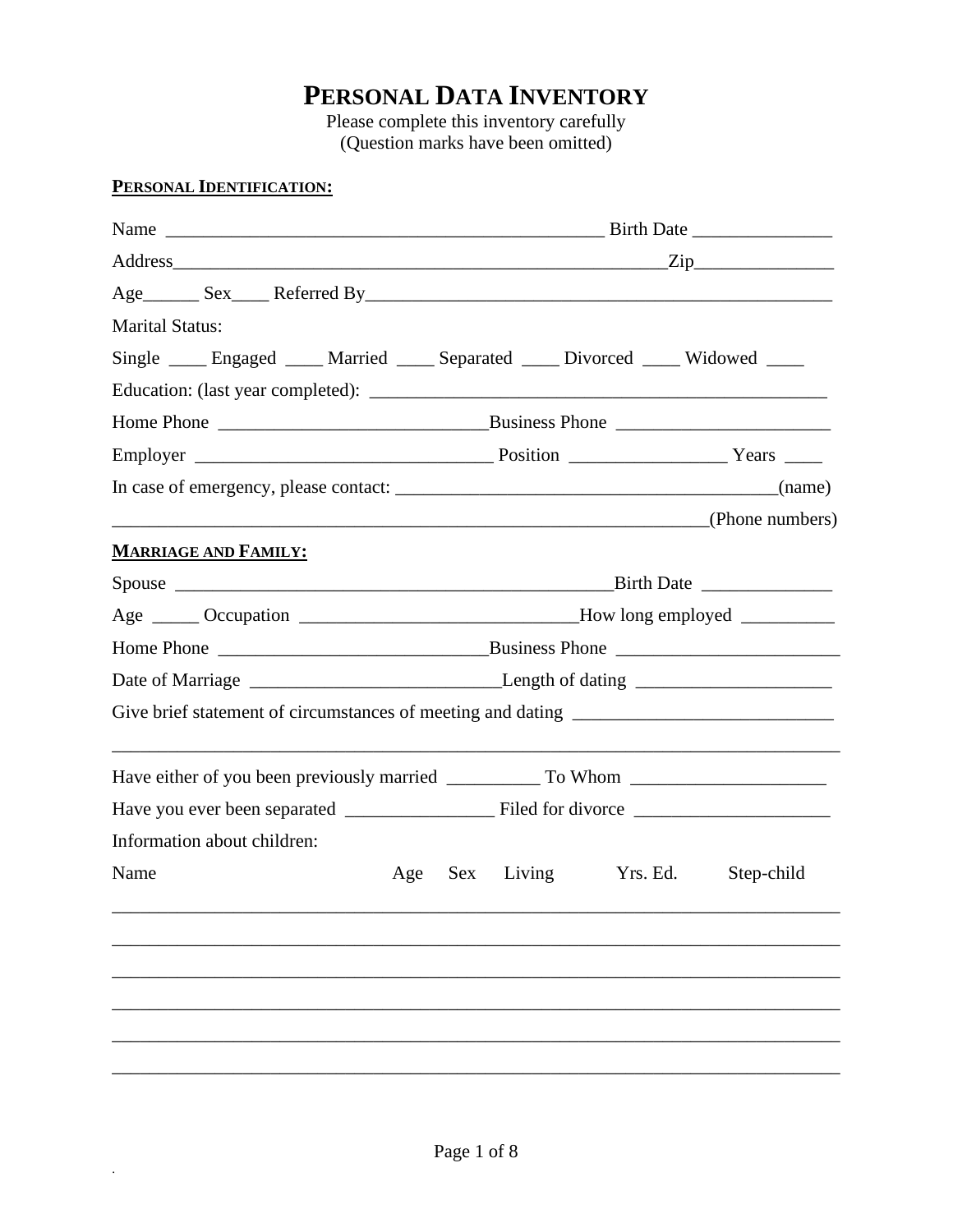| <b>HEALTH</b>                                                                         |
|---------------------------------------------------------------------------------------|
|                                                                                       |
| Do you have any chronic conditions ____________ what ____________________________     |
| List important illnesses and injuries or handicaps ______________________________     |
|                                                                                       |
|                                                                                       |
|                                                                                       |
|                                                                                       |
|                                                                                       |
|                                                                                       |
| Do you drink alcoholic beverages ________ If so, how frequently and how much ________ |
| Do you drink coffee ________________________How much ___________________________      |
|                                                                                       |
|                                                                                       |
|                                                                                       |
|                                                                                       |
|                                                                                       |

 $\mathcal{L}^{(1)}$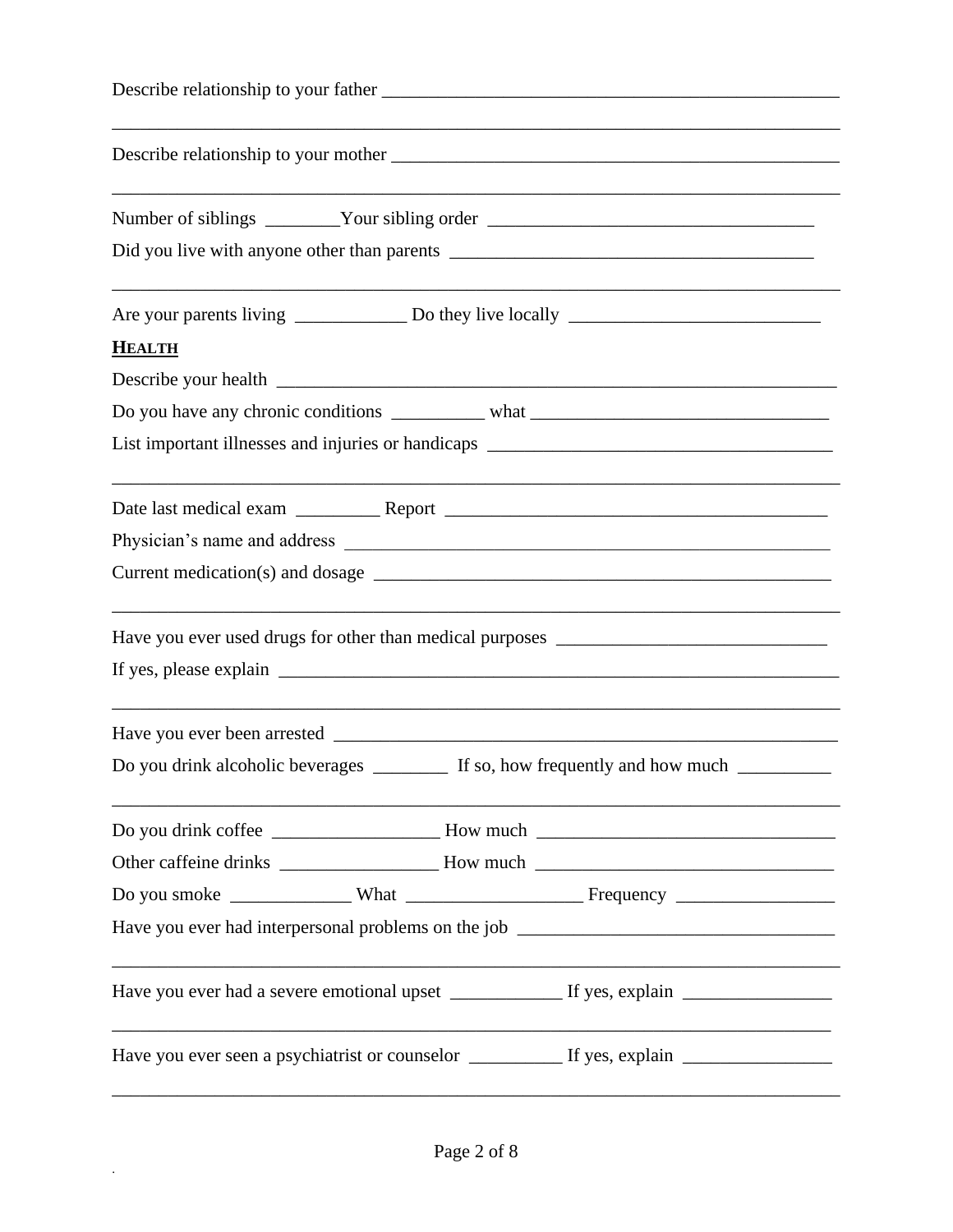### **SPIRITUAL:**

| Church attendance per month (circle one) $0 \t 1 \t 2 \t 3 \t 4 \t 5 \t 6 \t 7 \t 8$ +                                                      |
|---------------------------------------------------------------------------------------------------------------------------------------------|
| Do you believe in God $\frac{1}{\sqrt{1-\frac{1}{2}}}\sqrt{1-\frac{1}{2}}$ Do you pray $\frac{1}{\sqrt{1-\frac{1}{2}}}\sqrt{1-\frac{1}{2}}$ |
| Would you say you are a Christian or still in the process of becoming a Christian _________________                                         |
|                                                                                                                                             |
| How often do you read the Bible _________ never ___________ Occasionally ___________ Daily                                                  |
| Explain any recent changes in your religious life _______________________________                                                           |
| <b>WOMEN ONLY:</b>                                                                                                                          |
| Have you had any menstrual difficulties ______________ Do you experience tension, tendency to                                               |
|                                                                                                                                             |
| Is your husband willing to come for counseling _________________________________                                                            |
|                                                                                                                                             |

#### **PROBLEM CHECKLIST:**

.

| Anger               | Depression         | Loneliness    |
|---------------------|--------------------|---------------|
| Anxiety             | <b>Drunkenness</b> | Lust          |
| Apathy              | Envy               | Memory        |
| <b>Appetite</b>     | Fear               | Moodiness     |
| <b>Bitterness</b>   | Finances           | Perfectionism |
| Change in lifestyle | <b>Gluttony</b>    | Rebellion     |
| Children            | Guilt              | <b>Sex</b>    |
| Communication       | Health             | Sleep         |
| Conflict (fights)   | Homosexuality      | Wife Abuse    |
| Deception           | Impotence          | A vice        |
| Decision-making     | In-laws            | Other         |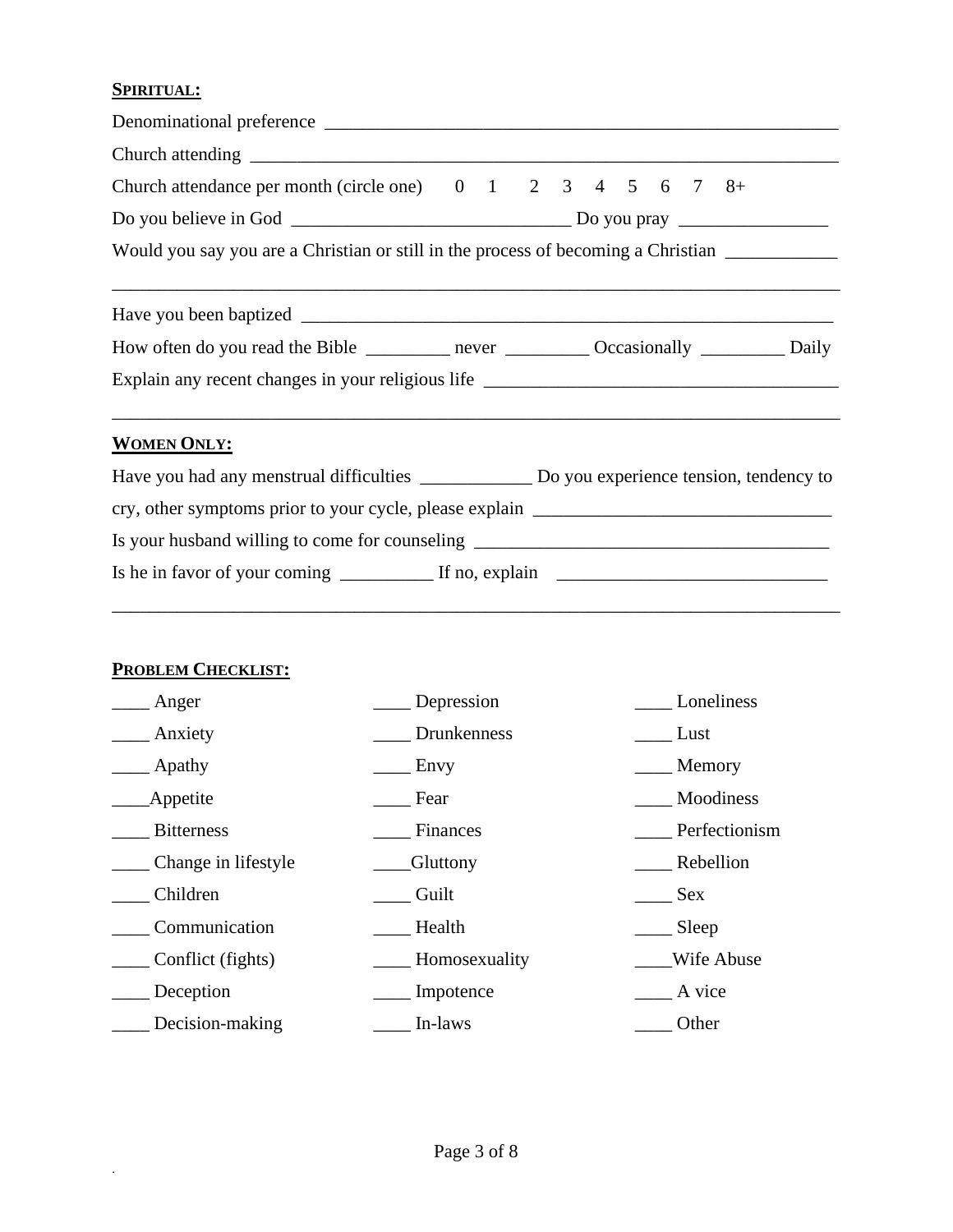## **BRIEFLY ANSWER THE FOLLOWING QUESTIONS:**

| 1. What is the problem or concern that brings you here today? |
|---------------------------------------------------------------|
|                                                               |
|                                                               |
|                                                               |
|                                                               |
| 2. What have you done about this problem?                     |
|                                                               |
|                                                               |
|                                                               |
|                                                               |
|                                                               |
| 3. What are your expectations from counseling?                |
|                                                               |
|                                                               |
|                                                               |
|                                                               |
|                                                               |
| 4. Is there any other information we should know about?       |
|                                                               |
|                                                               |
|                                                               |
|                                                               |
|                                                               |

 $\hat{\mathcal{A}}$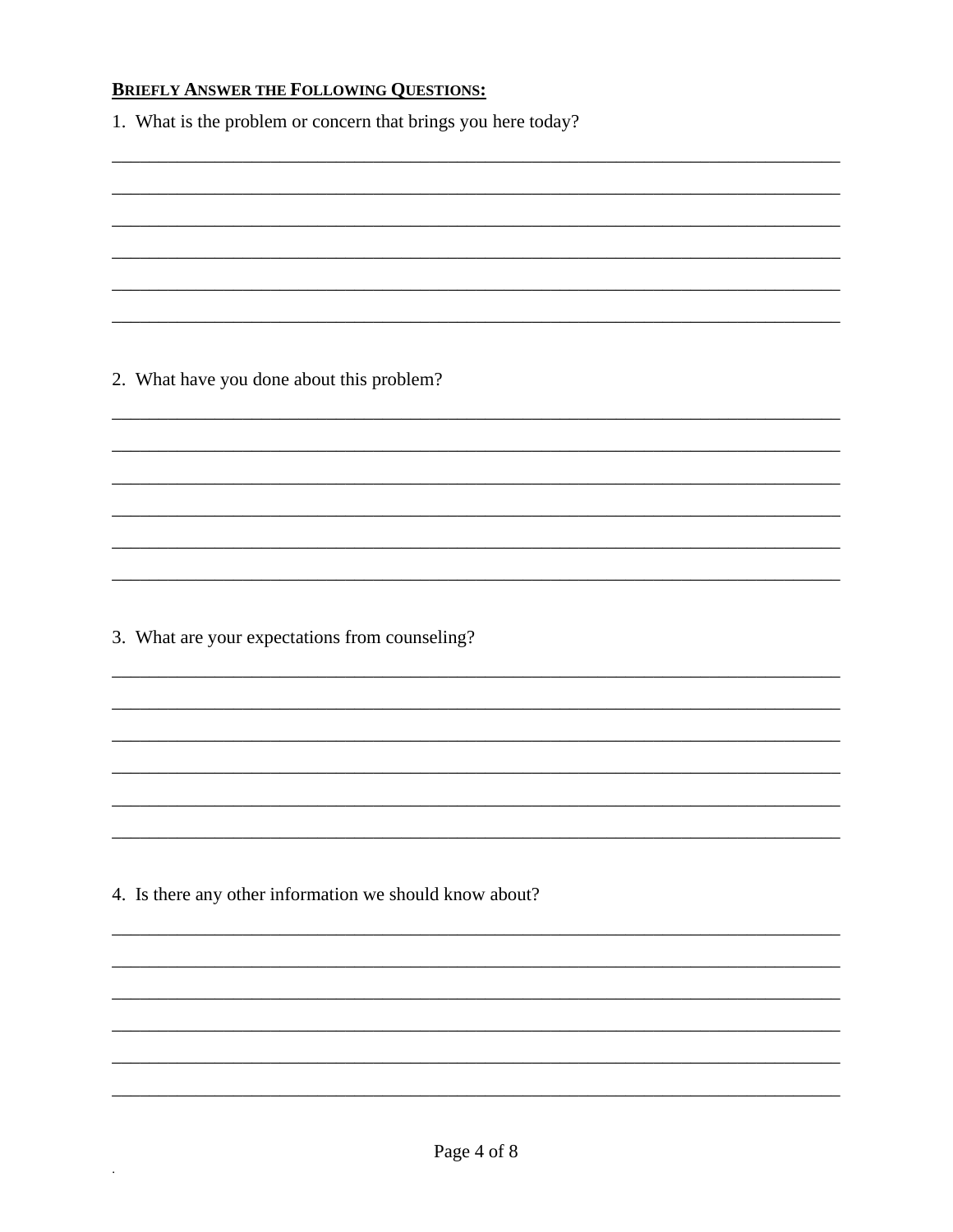#### **PERSONAL INVENTORY:** Matthew 7:1-5

.

Rate yourself on each of the following traits. Before each word, put the number from the rating scale which most accurately describes you.

|  | Rating Scale: $0 =$ Never $1 =$ Seldom $2 =$ Sometimes | $3 =$ Often $4 =$ Usually |  |
|--|--------------------------------------------------------|---------------------------|--|
|  |                                                        |                           |  |

| $\frac{1}{2}$ Loving                        | Courteous                |
|---------------------------------------------|--------------------------|
| Honest                                      | Creative                 |
| ___ Sensitive                               | Decisive                 |
| Good father/mother                          | <b>Efficient</b>         |
| Works hard                                  |                          |
| Humble                                      | Generous                 |
| _______ Keeps his/her word                  | ________ Frugal          |
| _____ Dependable                            | _____ Appreciative       |
| Does not take advantage                     | _____ Hospitable         |
| Does not use people                         | ____ Diligent            |
| Not an opportunist                          | $\frac{1}{2}$ Discerning |
| Plans ahead                                 | _________ Encouraging    |
| <b>EXECUTE:</b> Knows where he/she is going | Enthusiastic             |
| Fair                                        | _______ Courageous       |
| _____ Consistent                            | <b>Conscientious</b>     |
| Perseveres                                  | Patient                  |
| ______ Admits it when wrong                 | Considerate              |
| ____ Teachable                              | Persistent               |
| ______ Analytical                           | Punctual                 |
| Compassionate                               | _____ Disciplined        |
| Cooperative                                 | Resourceful              |
| <b>Neat</b>                                 | Sincere                  |
| <b>Objective</b>                            | Other                    |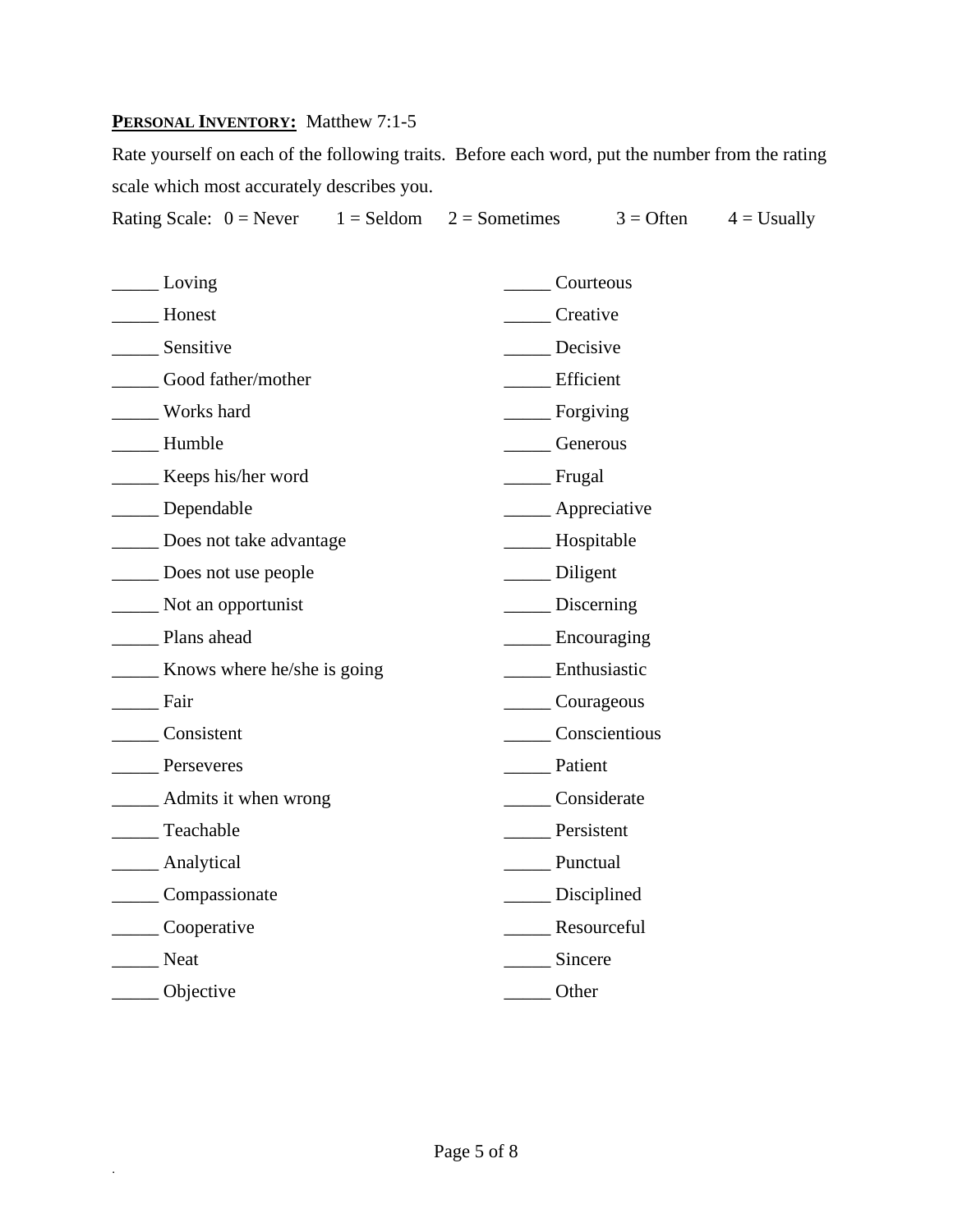| <b>SPIRITUAL CONVICTIONS QUESTIONNAIRE:</b> (Please use the back of this sheet if necessary.) |
|-----------------------------------------------------------------------------------------------|
| 1. Describe Who God is:                                                                       |
|                                                                                               |
| 2. Describe Who Jesus Christ is:                                                              |
|                                                                                               |
|                                                                                               |
| 3. Describe the kind of relationship you have with God and His Son Jesus Christ:              |
|                                                                                               |
| 4. What is the Definition of a Christian?                                                     |
|                                                                                               |
| 5. I am or (I am not) a Christian because:                                                    |
|                                                                                               |
| 6. What do you believe about the Bible?                                                       |
|                                                                                               |
|                                                                                               |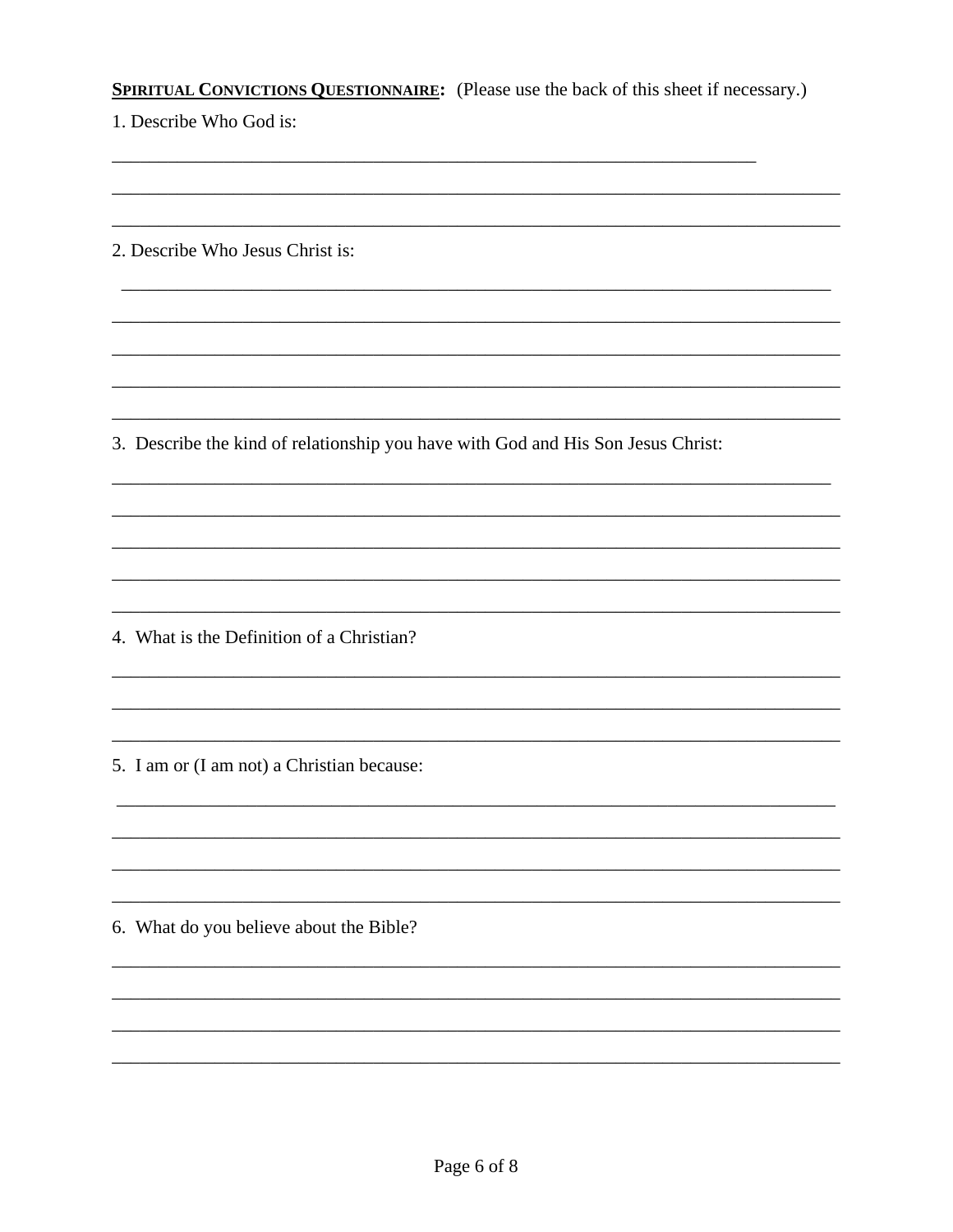7. What is your definition of sin?

8. What sins do you struggle with the most?

9. How do you handle sin in your life?

10. How do you handle guilt?

11. What do you tend to pray about the most?

12. What do you seek to accomplish in life?